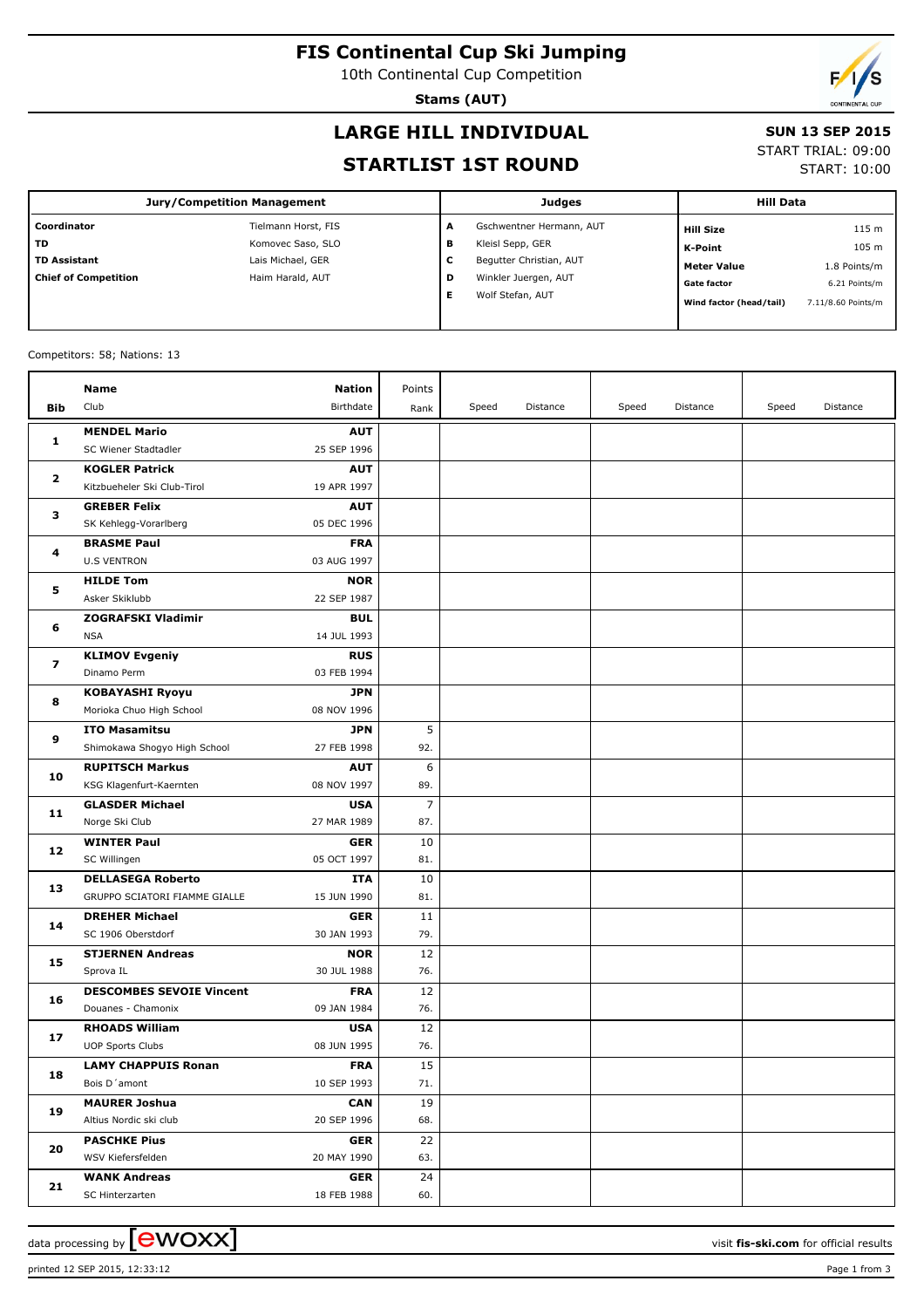### **FIS Continental Cup Ski Jumping**

10th Continental Cup Competition

**Stams (AUT)**

# **LARGE HILL INDIVIDUAL**

## **SUN 13 SEP 2015**

## **STARTLIST 1ST ROUND**

START TRIAL: 09:00

|     |                                                  |                           |            |       | SIAKILISI ISI KUUND |       |          |       | START: 10:00 |
|-----|--------------------------------------------------|---------------------------|------------|-------|---------------------|-------|----------|-------|--------------|
|     | Name                                             | Nation                    | Points     |       |                     |       |          |       |              |
| Bib | Club                                             | <b>Birthdate</b>          | Rank       | Speed | Distance            | Speed | Distance | Speed | Distance     |
|     | <b>BICKNER Kevin</b>                             | <b>USA</b>                | 25         |       |                     |       |          |       |              |
| 22  | Norge Ski Club                                   | 23 SEP 1996               | 59.        |       |                     |       |          |       |              |
|     | <b>NAGLIC Tomaz</b>                              | <b>SLO</b>                | 27         |       |                     |       |          |       |              |
| 23  | SSK Alpina Ziri                                  | 18 JUL 1989               | 57.        |       |                     |       |          |       |              |
|     | <b>KLUSEK Bartlomiej</b>                         | <b>POL</b>                | 37         |       |                     |       |          |       |              |
| 24  | LKS Klmczok Bystra                               | 15 JAN 1993               | 50.        |       |                     |       |          |       |              |
|     | <b>GRANERUD Halvor Egner</b>                     | <b>NOR</b>                | 40         |       |                     |       |          |       |              |
| 25  | Asker Skiklubb                                   | 29 MAY 1996               | 49.        |       |                     |       |          |       |              |
| 26  | <b>POLASEK Viktor</b>                            | <b>CZE</b>                | 42         |       |                     |       |          |       |              |
|     | Sk Nove mesto na morave                          | 18 JUL 1997               | 45.        |       |                     |       |          |       |              |
| 27  | <b>BJERKEENGEN Fredrik</b>                       | <b>NOR</b>                | 42         |       |                     |       |          |       |              |
|     | Kolbukameratene IL                               | 11 NOV 1988               | 45.        |       |                     |       |          |       |              |
| 28  | <b>TOLLINGER Elias</b>                           | <b>AUT</b>                | 42         |       |                     |       |          |       |              |
|     | SV Innsbruck-Bergisel-Tirol                      | 25 MAR 1995               | 45.        |       |                     |       |          |       |              |
| 29  | <b>SATO Yukiya</b>                               | <b>JPN</b>                | 42         |       |                     |       |          |       |              |
|     | Megmilk Snow Brand Ski Team                      | 19 JUN 1995               | 45.        |       |                     |       |          |       |              |
| 30  | <b>ZNISZCZOL Aleksander</b><br>WSS Wisla         | <b>POL</b><br>08 MAR 1994 | 44<br>44.  |       |                     |       |          |       |              |
|     | <b>ROMASHOV Alexey</b>                           | <b>RUS</b>                | 46         |       |                     |       |          |       |              |
| 31  | Saint-Petersburg KOR1                            | 29 APR 1992               | 42.        |       |                     |       |          |       |              |
|     | <b>BARTOL Gasper</b>                             | <b>SLO</b>                | 46         |       |                     |       |          |       |              |
| 32  | SSK Sam Ihan                                     | 27 SEP 1991               | 42.        |       |                     |       |          |       |              |
|     | <b>BIEGUN Krzysztof</b>                          | <b>POL</b>                | 47         |       |                     |       |          |       |              |
| 33  | SS-R LZS Sokol Szczyrk                           | 21 MAY 1994               | 41.        |       |                     |       |          |       |              |
| 34  | <b>TROFIMOV Roman Sergeevich</b>                 | <b>RUS</b>                | 48         |       |                     |       |          |       |              |
|     | Sdushor CSP N. Novgorod                          | 19 NOV 1989               | 38.        |       |                     |       |          |       |              |
| 35  | <b>CECON Federico</b>                            | ITA                       | 55         |       |                     |       |          |       |              |
|     | GRUPPO SCIATORI FIAMME GIALLE                    | 11 JUN 1994               | 34.        |       |                     |       |          |       |              |
| 36  | <b>PREVC Domen</b>                               | <b>SLO</b>                | 60         |       |                     |       |          |       |              |
|     | Sk Triglav kranj                                 | 04 JUN 1999               | 30.        |       |                     |       |          |       |              |
| 37  | <b>NEUMAYER Michael</b><br>SC 1906 Oberstdorf    | <b>GER</b><br>15 JAN 1979 | 60<br>30.  |       |                     |       |          |       |              |
|     | <b>REISENAUER Janni</b>                          | AUT                       | 61         |       |                     |       |          |       |              |
| 38  | TSU St. Veit-Salzburg                            | 07 NOV 1997               | 28.        |       |                     |       |          |       |              |
|     | <b>HUBER Stefan</b>                              | <b>AUT</b>                | 61         |       |                     |       |          |       |              |
| 39  | SC Seekirchen-Salzburg                           | 08 MAR 1994               | 28.        |       |                     |       |          |       |              |
|     | <b>MUELLER Lukas</b>                             | <b>AUT</b>                | 62         |       |                     |       |          |       |              |
| 40  | SV Villach-Kaernten                              | 14 MAR 1992               | 27.        |       |                     |       |          |       |              |
| 41  | <b>KOZISEK Cestmir</b>                           | CZE                       | 90         |       |                     |       |          |       |              |
|     | LSK Lomnice nad Popelkou                         | 09 NOV 1991               | 25.        |       |                     |       |          |       |              |
| 42  | <b>SCHIFFNER Markus</b>                          | <b>AUT</b>                | 98         |       |                     |       |          |       |              |
|     | UVB Hinzenbach-Oberoesterreich                   | 05 JUN 1992               | 24.        |       |                     |       |          |       |              |
| 43  | <b>QUECK Danny</b>                               | GER                       | 100        |       |                     |       |          |       |              |
|     | WSV 08 Lauscha                                   | 17 SEP 1989               | 23.        |       |                     |       |          |       |              |
| 44  | <b>GEIGER Karl</b>                               | GER                       | 120        |       |                     |       |          |       |              |
|     | SC 1906 Oberstdorf                               | 11 FEB 1993               | 20.        |       |                     |       |          |       |              |
| 45  | <b>ASCHENWALD Philipp</b><br>SC Mayerhofen-Tirol | <b>AUT</b><br>12 NOV 1995 | 120<br>20. |       |                     |       |          |       |              |
|     | <b>BJOERENG Joacim Oedegaard</b>                 | <b>NOR</b>                | 122        |       |                     |       |          |       |              |
| 46  | Roeykenhopp                                      | 14 DEC 1995               | 19.        |       |                     |       |          |       |              |
|     | <b>KOT Maciej</b>                                | <b>POL</b>                | 125        |       |                     |       |          |       |              |
| 47  | AZS Zakopane                                     | 09 JUN 1991               | 18.        |       |                     |       |          |       |              |
|     |                                                  |                           |            |       |                     |       |          |       |              |

printed 12 SEP 2015, 12:33:12 Page 2 from 3

data processing by **CWOXX**  $\blacksquare$